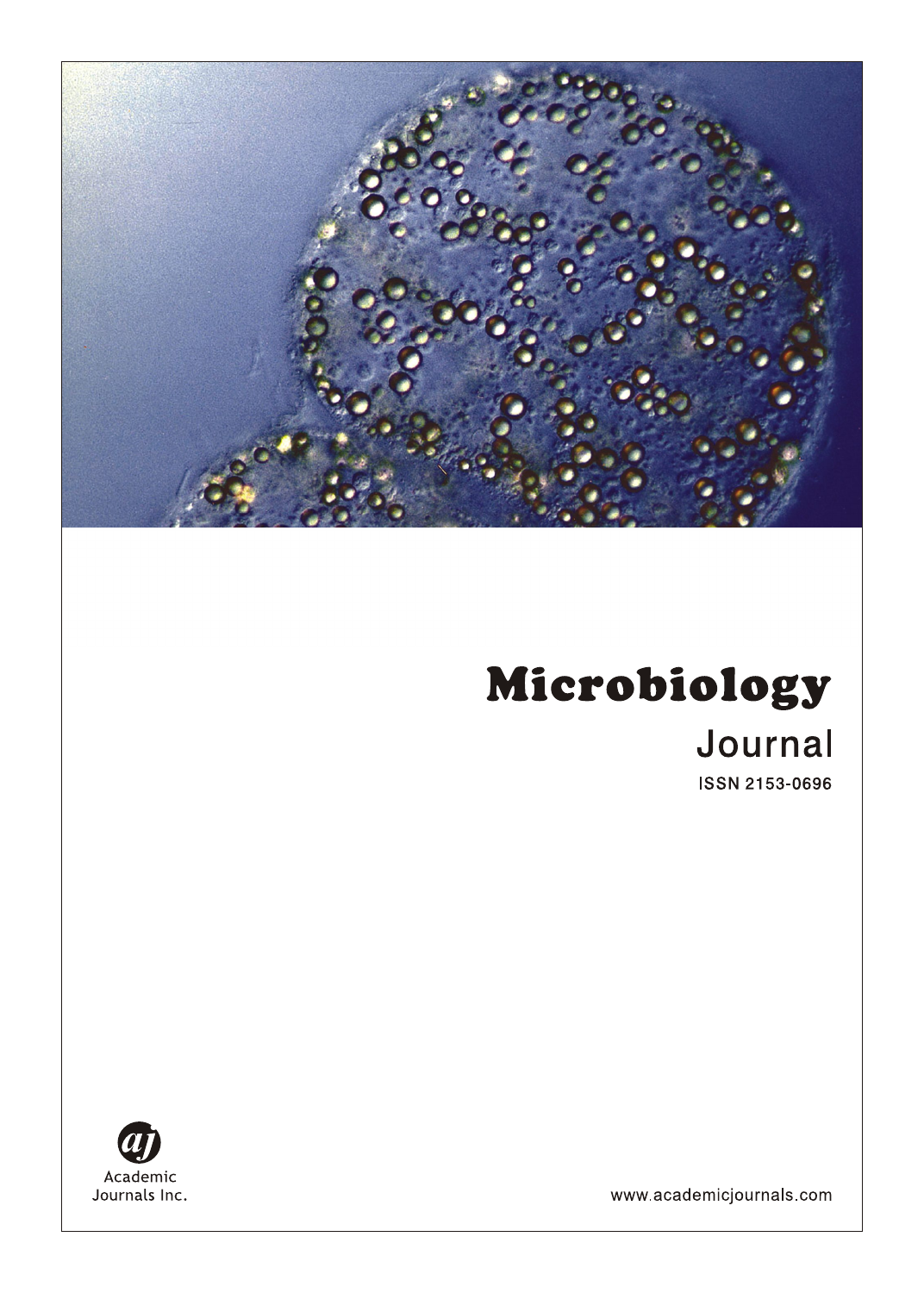#### **OPEN ACCESS Microbiology Journal**

ISSN 2153-0696 DOI: 10.3923/mj.2022.1.8



## **Research Article Isolation of Bacterial Diversity in Oil Mill Water Using Ribosomal Genes Based Fingerprinting from Morocco**

<sup>1,2</sup>Moustafa Malki, <sup>1</sup>Carmen Martinez, <sup>2</sup>Antonio L. De Lacey, <sup>3</sup>Abdellah El Allaoui and <sup>4</sup>Adil Essahale

<sup>1</sup>Laboratory of Applied Microbiology, Department of Molecular Biology, Faculty of Science, Autonomous University of Madrid, Cantoblanco, 28049 Madrid, Spain

2 Institute of Catalysis and Petrochemistry, Autonomous University of Madrid, Cantoblanco, 28049 Madrid, Spain  $^3$ Department of Biology, Faculty of Science, Moulay Ismail University, Meknes, Morocco

4 Department of Biology and Geology, Ecole Normal Supérieure, Sidi Mohamed Ben Abdellah University, Fez, Morocco

### Abstract

Background and Objective: Olive Oil Mill Wastewater (OMW), is a serious problem that threatens both health and the environment, especially aquatic. Bacteria represent an alternative solution to remedy this pollution. To evaluate the possibility of recycling (OMW), 2 olive oil extraction processes (traditional and continuous), taken from Morocco, were studied. Materials and Methods: We identified their bacterial diversity and chemical composition. Indeed, we used molecular, using 16S rRNA gene-based fingerprinting of culture-dependent and physico-chemical methods approaches. Results: The results of Fourier Transform Infrared Spectrometry (FTIR) show that OMW contains polluting components (especially polyphenols), indicating a difference in chemical composition between traditional and Two-Phase Oil Mill Water (TPOMW) processes. Conclusion: Moreover, the molecular study showed a richness of bacteria biodiversity. Therefore, these endogenous bacteria could have a significant role in the purification of olive wastewater.

Key words: OMW, TPOMW, biodegradation, biodiversity, 16S rRNA, bacterial biodiversity, water eutrophication

Citation: Malki, M., C. Martinez, A.L. De Lacey, A. El Allaoui and A. Essahale, 2022. Isolation of bacterial diversity in oil mill water using ribosomal genes based fingerprinting from Morocco. Microbiol. J., 12: 1-8.

Corresponding Author: Adil Essahale, Laboratory of Applied Microbiology, Department of Molecular Biology, Faculty of Science, Autonomous University of Madrid, Cantoblanco, 28049 Madrid, Spain

Copyright: © 2022 Moustafa Malki et al. This is an open access article distributed under the terms of the creative commons attribution License, which permits unrestricted use, distribution and reproduction in any medium, provided the original author and source are credited.

Competing Interest: The authors have declared that no competing interest exists.

Data Availability: All relevant data are within the paper and its supporting information files.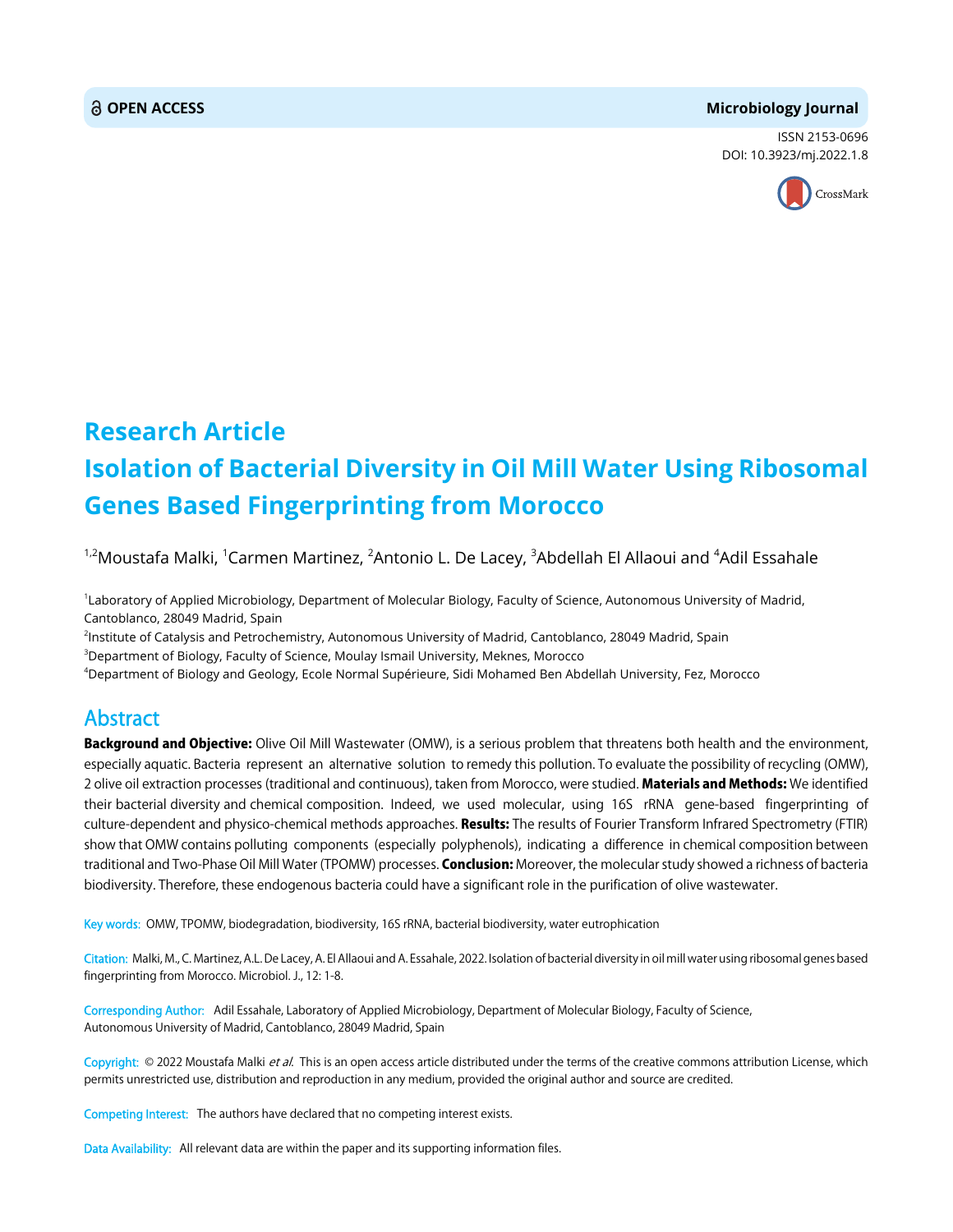#### INTRODUCTION

The olive oil extraction industry has great economic and social importance in many Mediterranean countries, which produce over 98% of olive oil in the world, including Spain, Italy, Greece and Morocco<sup>1</sup>. Between 1990/91 and 2014/15 world consumption of olive oil increased 1.7-fold and exceeds  $2,000,000$  t<sup>2</sup>.

Despite the importance of this sector, it, unfortunately, creates an alarming environmental degradation through its discharges of OMW, which is composed of water (83-92%), organic matter (4-16%) and minerals (2.1%)<sup>3</sup>. These characteristics cause water pollution of at least 100 fold more than that of urban wastewater<sup>4</sup>.

Thus, OMW is a severe and dangerous pollution problem in the Mediterranean countries. They colour the water and their high organic load requires high consumption of oxygen resulting in water eutrophication<sup>5,6</sup>. Morocco is confronting the problem of their elimination from wastewater, which is still flown into the environment without any treatment $2^7$ .

Although there are several conventional methods for removing OMW, these prove to be less cost-effective, inconvenient for practical use and present many limitations<sup>2</sup>. Alternative methods of elimination OMW based on biological materials have been considered<sup>8-10</sup>.

In this study, we have characterized their Bacterial biodiversity and how to remedy the environmental degradation caused by OMW through biotechnological methods.

#### MATERIALS AND METHODS

**Study area:** The study was carried out at the Department of Molecular Biology, Applied Microbiology Lab, Spain from October, 2018-January, 2019.

Sampling: Samples were taken from Bir Tam Tam location near Fez, Morocco, coordinates: 33°58' 48" North, 4°37' 48" West. The localization was chosen according to the proximity of water resources (Driss 1 Dam).

**Strains isolation:** For the isolation of cultivable Bacterial populations present in the OMW, 4 solid media were used: Malt agar, Azotobacter medium, universal medium for yeast and medium 220 (German collection of microorganisms and cell cultures, DSMZ)<sup>11</sup>. The colonies were inoculated in the same liquid media and grown at  $30^{\circ}$ C.

Molecular methods: DNA was extracted from OMW using the traditional method of cell lysis, extraction with Phenol-Chloroform-Isoamyl (PCI) and precipitation with isopropanol and sodium acetate.

Cultured bacteria DNA was amplified using 27f (AGAGTTTGATCMTGGCTCAG) and 1492r (TACGGYTACCTTG TTACGACTT)<sup>12</sup>.

PCR amplification was performed with 100 µL of the reaction mixture, containing 3  $\mu$ L of template DNA,  $1 \times PCR$ Taq polymerase buffer (Promega, Madison, USA), 1.500 mmol  $L^{-1}$  MgCl<sub>2</sub>, 0.100 mmol  $L^{-1}$  of each dNTPs (Amersham Biosciences), 2.500 U of Taq DNA polymerase (Promega, Madison, USA) and 0.500  $\mu$ mol L<sup>-1</sup> of each primer (Isogen) PCR products were confirmed using 1% of agarose gel electrophoresis. PCR was carried out with a Thermal Cycler AB 2720 (Applied Biosystems, USA) under the following amplification conditions: Initial denaturation 1st cycle at 94°C for 5 min, 35 cycles at 94°C for 45 sec, 49°C for 45 sec, 72 $\degree$ C for 1 min 30 sec and one final cycle at 72 $\degree$ C for 10 min, then holding the temperature at  $4^{\circ}$ C after the final cycle. The PCR products were purified and sequenced using a BigDye Terminator 3.000 Sequencing Kit (Applied Biosystems, USA) and run on an Applied Biosystems 373S DNA Sequencer.

Phylogenetic analysis: The PCRs product was sequenced and compared to various sequences selected from National Center for Biotechnology Information GenBank database using the BLAST program (http://www.ncbi.nlm.nih.gov/BLAST). DNA sequence analysis, automatic sample processing and contig editing were performed using DNA baser V3 (http://www. dnabaser.com). Databases and matrices of evolutionary distance were constructed using Clustal X213, while the topology, distance and probability of the phylogenetic tree were determined with the MrBayes program<sup>14</sup>. Phylogenetic trees were constructed from evolutionary distances by TreeView software<sup>15</sup>.

Nucleotide sequence accession numbers, GenBank and EMBL accession numbers for reference 16S rDNA sequences used in this analysis are in Table 1.

| Table 1: Accessions numbers of bacteria sequences submitted to GenBank |  |
|------------------------------------------------------------------------|--|
|------------------------------------------------------------------------|--|

| Microorganism       | Sequences       | Accessions numbers |
|---------------------|-----------------|--------------------|
| Culturable bacteria | 1Β              | KC707568           |
|                     | 2B              | KC707569           |
|                     | 10 <sub>B</sub> | KC707570           |
|                     | 11 <sub>B</sub> | KC707571           |
|                     | 20 <sub>B</sub> | KC707572           |
|                     | 31 <sub>B</sub> | KC707573           |
|                     | 9B              | KC707574           |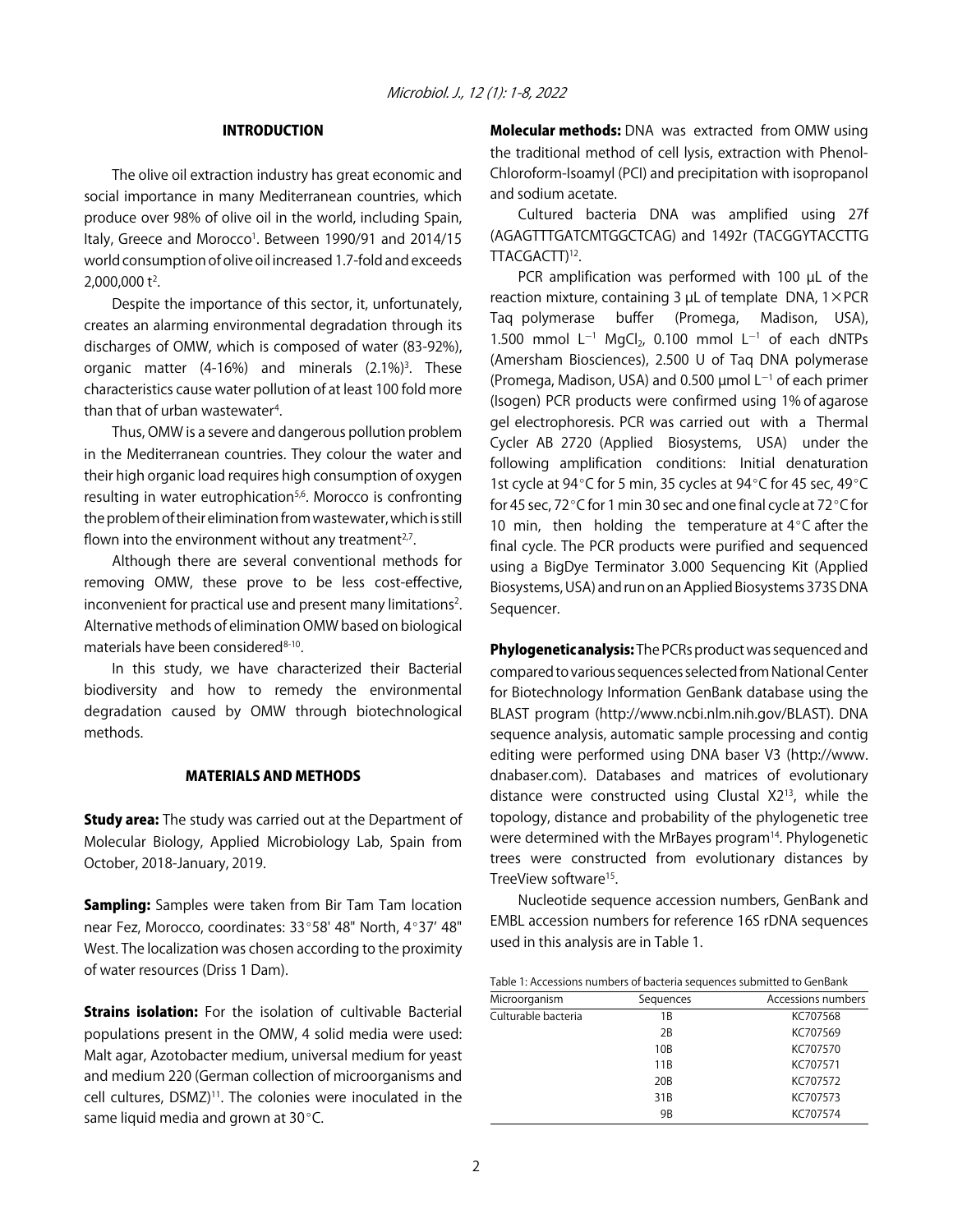Physicochemical and characterization of chemical elements

in oil mill water: Water pH and conductivity were measured in situ using appropriate sensors. The inorganic matter was measured using Total reflection X-Ray Fluorescence (TXRF) and Inductively Coupled Plasma-Mass Spectrometry (ICP-MS) (UAM Scientific Service, Spain).

Furthermore, Fourier Transformed Infrared spectroscopy (FTIR) was used to analyze the composition of organic matter present in different OMW (UAM Scientific Services, Spain).

#### RESULTS AND DISCUSSION

Physicochemical analysis: pH and conductivity were measured in two-phase oil mill water (TPOMW from modern oil mill) and traditional OMW. For both samples, the conductivity was 25 and 16 mS  $cm^{-1}$ , respectively, which greatly exceeds the maximum values of industrial discharges  $(2.700 \text{ mS cm}^{-1})$ . The pH of TPOMW and OMW ranged, respectively between 4.860-6.450 and 4.010-5.93016. Modern OMW has a pH that goes far beyond the maximum permissible value, while OMW has a very high acidity<sup>17</sup>.

Potassium was the most abundant element in the mill's discharge, in TPOMW this concentration was 565 mg  $L^{-1}$ (Table 2), which constituted 26% of all chemical elements and in OMW it was 842 mg  $L^{-1}$ , corresponding to 4.7% of total chemical elements (Table 2).

Besides, iron found in TPOMW and OMW was 6.558 and 8.939 mg L<sup>-1</sup>, respectively (Table 2). These values were higher than the general limit for discharges into surface waters, which is 5 mg  $L^{-1}$ <sup>18</sup>. The total phosphorus was much higher in OMW (54.639 mg L<sup>-1</sup>) than in TPOMW (3.355 mg L<sup>-1</sup>) total sulphate was also above these norms, with values of 33 and 36 mg  $L^{-1}$ for TPOMW and OMW, respectively (Table 2).

Table 2: Analysis by x-ray fluorescence reflection from OMW

The traditional mills seemed to produce the most toxic effluent. The presence of heavy metal concentrations and other elements showed that the OMW originating from this process exerted higher toxicity. This high toxicity is probably related to their lower water content that leads to the higher concentration of all components<sup>7</sup>.

To explain the difference in chemical composition between OMW and TPOMW, infrared spectroscopy was used, this technique is a workhorse for materials analysis in the last years. FTIR spectroscopy has been used by various authors to determine organic matter composition<sup>19,20</sup>.

This technique detects the presence of fat, sugars, nitrogenous substances, organic acids, polyols, proteins and polyphenols in OMW (Fig. 1 and Table 3).

According to this analysis, we deduce that modern OMW has a higher content of aromatic compounds (particularly polyphenols), alcohols and organic acids, whereas traditional OMW contains more fatty acids, the band a 1740 cm<sup>-1</sup>, observed is typical stretching C = O band of esters, present particularly in lipids, there is also waxes and other aliphatic structures (Table 3). The measured FTIR spectra show also that the region between 800 and 1400  $cm^{-1}$  is very difficult to analyze because of an overlap of peaks in this region (Fig. 1).

The chemical composition of olives, which is the raw material for olive oil extraction, is very variable and depends on factors such as the olive variety, soil type and climatic conditions<sup>21</sup>. As a result, we have found a difference in chemical composition between traditional and modern OMW.

Many studies have been done on Mediterranean OMW, Fadil *et al.*<sup>22</sup> showed that a high concentration of OMW hurt the health and the environment<sup>22</sup>. It was due to the presence

|          | OMW modern                        |        | OMW traditional                   |       |
|----------|-----------------------------------|--------|-----------------------------------|-------|
| Elements | Conc. (mg $L^{-1}$ ) $\pm \sigma$ | $\%$   | Conc. (mg $L^{-1}$ ) $\pm \sigma$ | $\%$  |
| P        | $<$ 3.355                         | -      | 54.639±1.828                      | 0.304 |
| S        | 32.966±0.783                      | 0.564  | 36.581 ± 0.877                    | 0.204 |
| Κ        | $565.783 \pm 3.183$               | 26.766 | 841.515 ± 1.982                   | 4.688 |
| Ca       | $60.769 \pm 0.405$                | 1.039  | 82.444±0.449                      | 0.459 |
| Ti       | $0.108 \pm 0.031$                 | 0.002  | $0.273 \pm 0.034$                 | 0.002 |
| Cr       | $0.049 \pm 0.020$                 | 0.001  | $0.119 \pm 0.020$                 | 0.001 |
| Mn       | $0.128 \pm 0.018$                 | 0.002  | $0.422 \pm 0.021$                 | 0.002 |
| Fe       | $6.558 \pm 0.049$                 | 0.112  | $8.939 \pm 0.057$                 | 0.05  |
| Co       | $0.072 \pm 0.020$                 | 0.001  | < 0.052                           |       |
| Ni       | $0.113 \pm 0.012$                 | 0.002  | $0.105 \pm 0.011$                 | 0.001 |
| Cu       | $0.245 \pm 0.014$                 | 0.004  | $0.092 \pm 0.010$                 | 0.001 |
| Zn       | $0.121 \pm 0.017$                 | 0.002  | $0.568 \pm 0.016$                 | 0.003 |
| Br       | $0.478 \pm 0.011$                 | 0.008  | $0.182 \pm 0.007$                 | 0.001 |
| Rb       | $0.400 \pm 0.011$                 | 0.007  | $0.497 \pm 0.011$                 | 0.003 |
| Sr       | $0.523 \pm 0.011$                 | 0.009  | $0.118 \pm 0.118$                 | 0.001 |

 $Conc.:$  Concentration  $(cm<sup>-1</sup>)$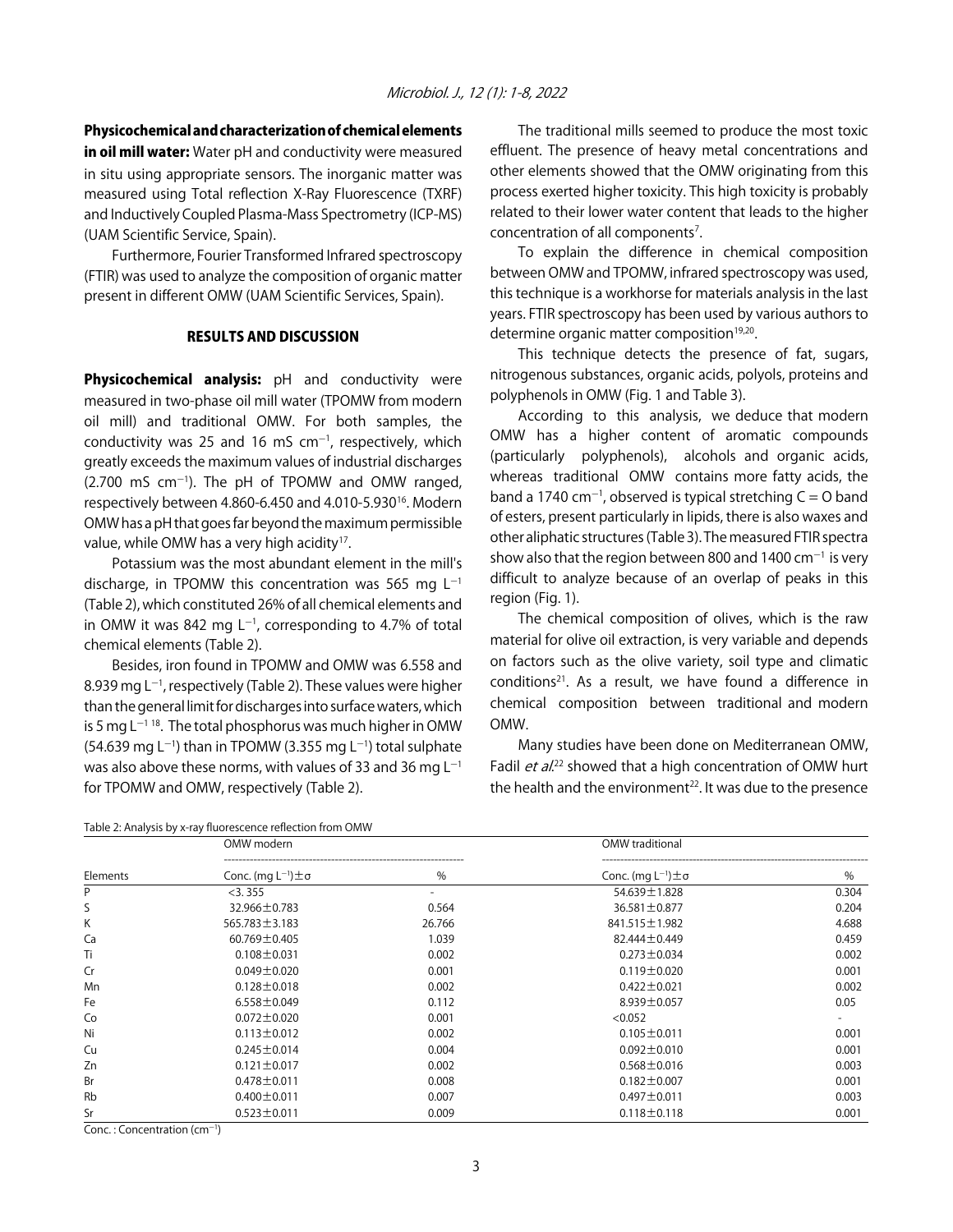

Fig. 1: Fourier transformed infra red spectroscopy spectra of (a) Modern (Alp. Mod) and (b) Traditional (Alp. Trad) OMW

| Table 3: Characteristics of FTIR absorption frequencies in the OMW |  |
|--------------------------------------------------------------------|--|
|                                                                    |  |

| $1/\lambda$                       | Functional groups                                                                                          |  |  |
|-----------------------------------|------------------------------------------------------------------------------------------------------------|--|--|
| 3400 (cm <sup>-1</sup> )          | Stretching vibrations of O-H (phenols and carboxyl groups) and N-H (amides)                                |  |  |
| $2925$ (cm <sup>-1</sup> )        | Asymmetric stretching vibrations of C-H corresponding to fatty acids, waxes and other aliphatic structures |  |  |
| $2840$ (cm <sup>-1</sup> )        | Stretching vibrations $C = 0$ of esters, ketones and carboxylic groups                                     |  |  |
|                                   | Symmetric stretching vibrations of C-H corresponding to fatty acids, waxes and other aliphatic structures  |  |  |
| $1620 - 1660$ (cm <sup>-1</sup> ) | Stretching vibrations $C = C$ of aromatic compounds                                                        |  |  |
|                                   | Stretching vibrations $C = 0$ of amides, primary conjugate acids and or quinones acids                     |  |  |
| $1550 - 1650$ (cm <sup>-1</sup> ) | Stretching vibrations $C = 0$ of COO- group bending vibrations N-H of amides                               |  |  |
| $1540 - 1570$ (cm <sup>-1</sup> ) |                                                                                                            |  |  |
| $1525$ (cm <sup>-1</sup> )        | Stretching vibrations $C = C$ of aromatics                                                                 |  |  |
| 1420-1460 (cm <sup>-1</sup> )     | Stretching vibrations of C-C aliphatic compounds                                                           |  |  |
| $1384$ (cm <sup>-1</sup> )        | Symmetric bending vibrations of CH <sub>3</sub> groups                                                     |  |  |
| $900 - 1300$ (cm <sup>-1</sup> )  | Vibrations C-H of deformations of -OH, carboxyl, CO aromatic ethers and NH secondary amides                |  |  |
| $1040$ (cm <sup>-1</sup> )        | Silicates, polysaccharides and aromatic ethers                                                             |  |  |
| $700-900$ (cm <sup>-1</sup> )     | Aromatic groups                                                                                            |  |  |

of toxic compounds in the effluent, such as tannins and simple phenolic compounds, which are responsible for phytotoxic and antimicrobial effects<sup>4,23</sup>.

Moreover, Hajjouji *et al.*<sup>24</sup>, showed that the biotransformation of olive mill wastewater appears to favour the stabilization of the organic matter through mechanisms analogous to those that lead to the formation of humus in the soil.

The physicochemical parameters and chemical composition measured indicate that OMW may hurt the receiving environment constituted by the Driss I Dam in Morocco.

Bacterial diversity in olive mill wastes: Different treatment methods have been developed to eliminate OMW wastewater. These include its direct application in agricultural soils as a fertilizer<sup>6,7</sup>, composting methods<sup>25</sup>, abiotic<sup>26</sup> or photochemical treatment<sup>27,28</sup>. These methods are expensive or have other inconveniences. Alternatively, a biological system seems to be a suitable approach for such treatment. Consequently, we studied the biodiversity to identify the bacterial communities present in this environment.

We realized by culture-dependent approaches isolation of bacteria from OMW to identify qualitatively the bacterial richness.

In this case, 2 phyla were being noted (Table 4) Firmicutes with the 5 strains (1B, 9B, 10B, 11B and 20B) and Proteobacteria phylum that contains 2 strains (2B and 31B). We subsequently realized a phylogenetic tree corresponding to each phylum (Fig. 2 and 3).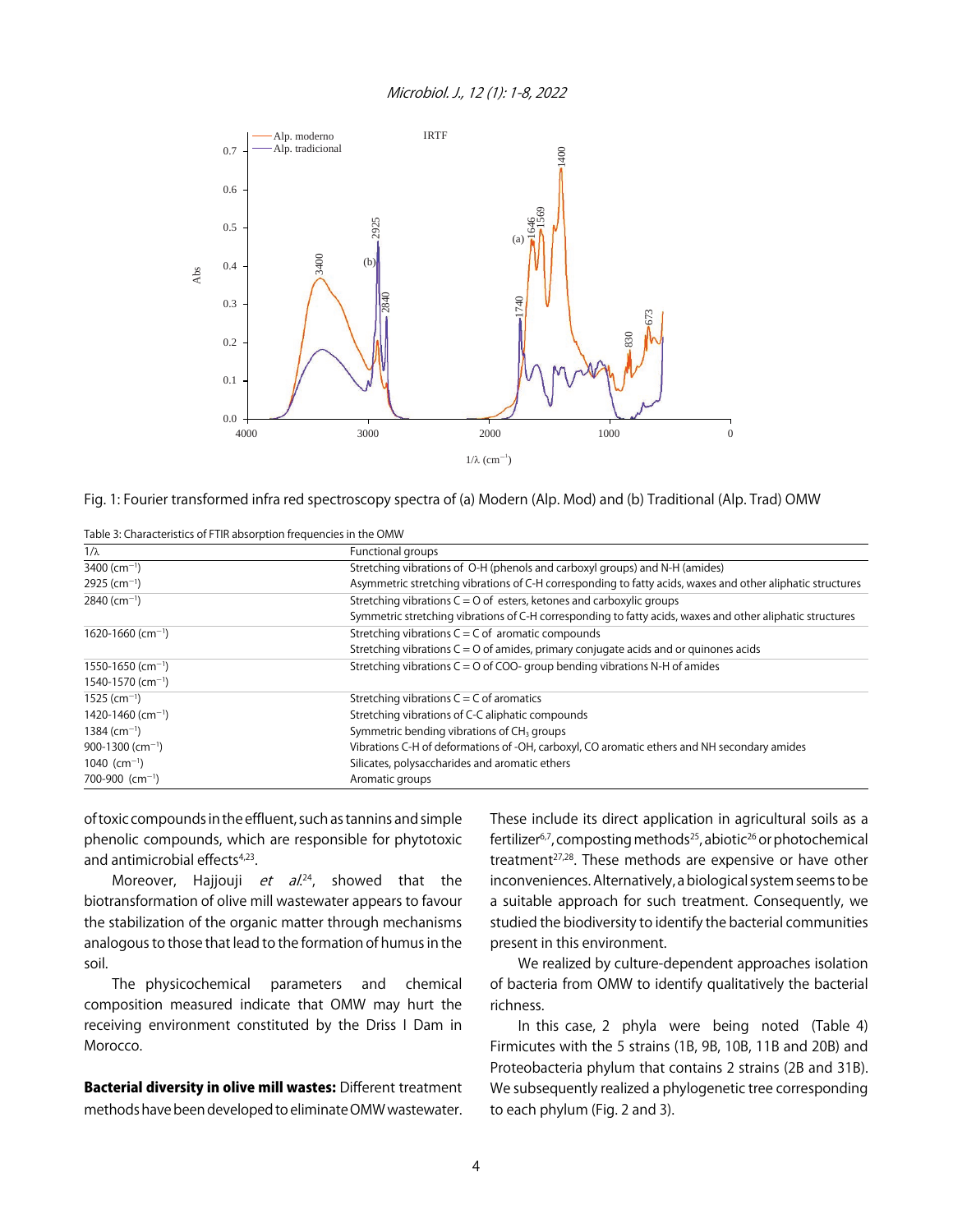



Fig. 2: Phylogenetic tree resulting from comparison of 16S rRNA gene sequences derived from Firmicutes phylum with reference sequences extracted from the GenBank database, using MrBayes program<sup>14</sup>

Moreover, the phylogenetic tree of Firmicutes phylum was illustrated in Fig. 2. They showed that all strains isolated from OMW belong to the family of Bacillaceae and defined an independent cluster within this group. The B20 strain has probably a bioremediation activity because this sequence is closely related (98%) to Lysinibacillus fusiformis strain N43 (JQ900515.1), which is a crude oil-degrading bacterial isolate from an ecological region of Assam India (Table 4).

OMW was mostly colonized by bacteria of the Firmicutes phylogenetic group, a similar result was found by Scoma et al.<sup>9</sup>, which isolates only bacteria belonging to this phylum. In addition, Ntougias *et al*.<sup>16</sup> studied the bacteria presents in olive mill wastes, Bacillaceae, Clostridiaceae, Lactobacillaceae and Paenibacillaceae, which are the most abundant taxa within the phylum Firmicutes.

In the event of the phylogenetic tree of Proteobacteria phylum were found (Fig. 3), 2B strain isolated from TPOMW was classified with the 31B derived from OMW traditional, these 2 strains appear identical (posterior probability index

equal to 1.00) and classified into Gammaproteobacteria with a separate cluster (Fig. 3).

It should be noted that the B2 strain shows a low similarity to Alcaligenes sp. BBTR16 (EF471233.1) belongs to the Betaproteobacteria according to the BLAST database but this similarity is weak (91%) (Table 4).

The 31B isolated from traditional OMW which was 98% similitude to *Pseudomonas stutzeri* strain Gr65 (FR667898)<sup>8</sup>. This result seems to conform with the research of Tsiamis<sup>29</sup> which also identifies the same groups.

On the other hand, Vivas *et al*.<sup>30</sup> found that TPOMW was dominated by members of the phylum Proteobacteria, which represents 50% of the total bacterial community existing in OMW16.

Even though the distribution analysis of the 16S rRNA gene sequences was deposited in NCBI databases by PCR, an amplification survey of 16S rRNA gene databases revealed the presence of 585 deposited sequences of bacteria identified in olive mill waste environments<sup>16</sup>.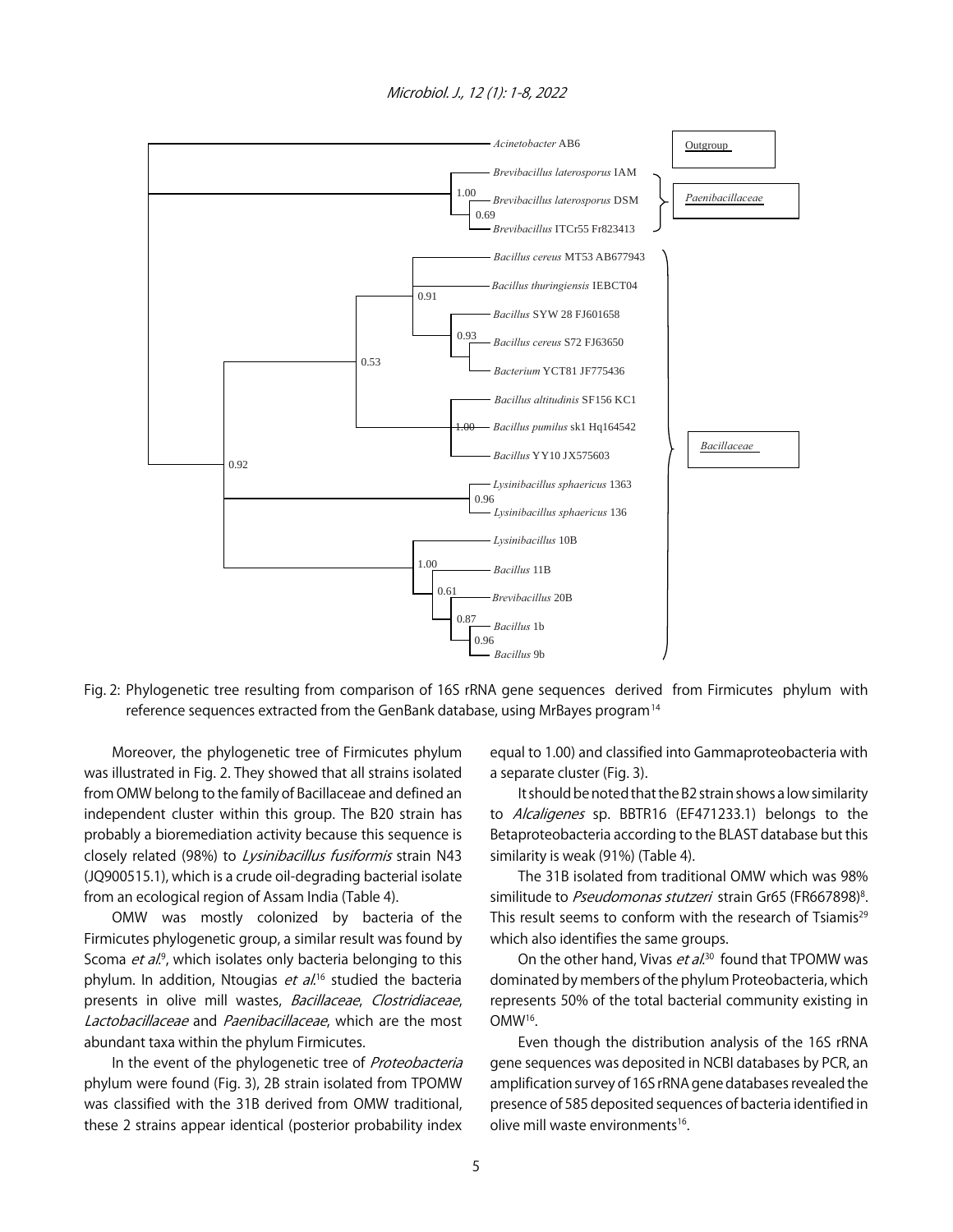Microbiol. J., 12 (1): 1-8, 2022



Fig. 3: Phylogenetic tree resulting from comparison of 16S rRNA gene sequences derived from Proteobacteria phylum with reference sequences extracted from the GenBank database, using MrBayes program<sup>14</sup> Numbers at the nodes represent Bayesian posterior probability, the Acinetobacter AB1 was used as an outgroup, the GeneBank accession numbers of the sequences are given next to the species name, the average standard deviation of split frequencies = 0.024615 and number of gene

Furthermore, the endogenous bacteria isolated from OMW and TPOWM could have a significant role in the purification of olive wastewater and reduce the total phenol content<sup>31</sup>.

 $ratio = 1000000$ 

#### **CONCLUSION**

In this study, we have characterized the differences in the chemical composition of different OMW, the modern one has a pH that goes far beyond the maximum permissible value, while the traditional OMW has very high acidity and contains more polyphenol than the modern one. Bacterial diversity was very important in both samples and relatively

high in traditional OMW, which indicates that there is a change in Bacterial diversity during the OMW process. These microbes can use in detoxifying processes of the wastewater before rejecting it into nature.

#### SIGNIFICANCE STATEMENT

This study discovers, the correlation between the nature of pollution and bacterial biodiversity, these bacterial can use in detoxifying processes of the wastewater before rejecting it into nature. This study will help the researcher to understand the characterization of olive mill wastewater that many researchers were not able to explore.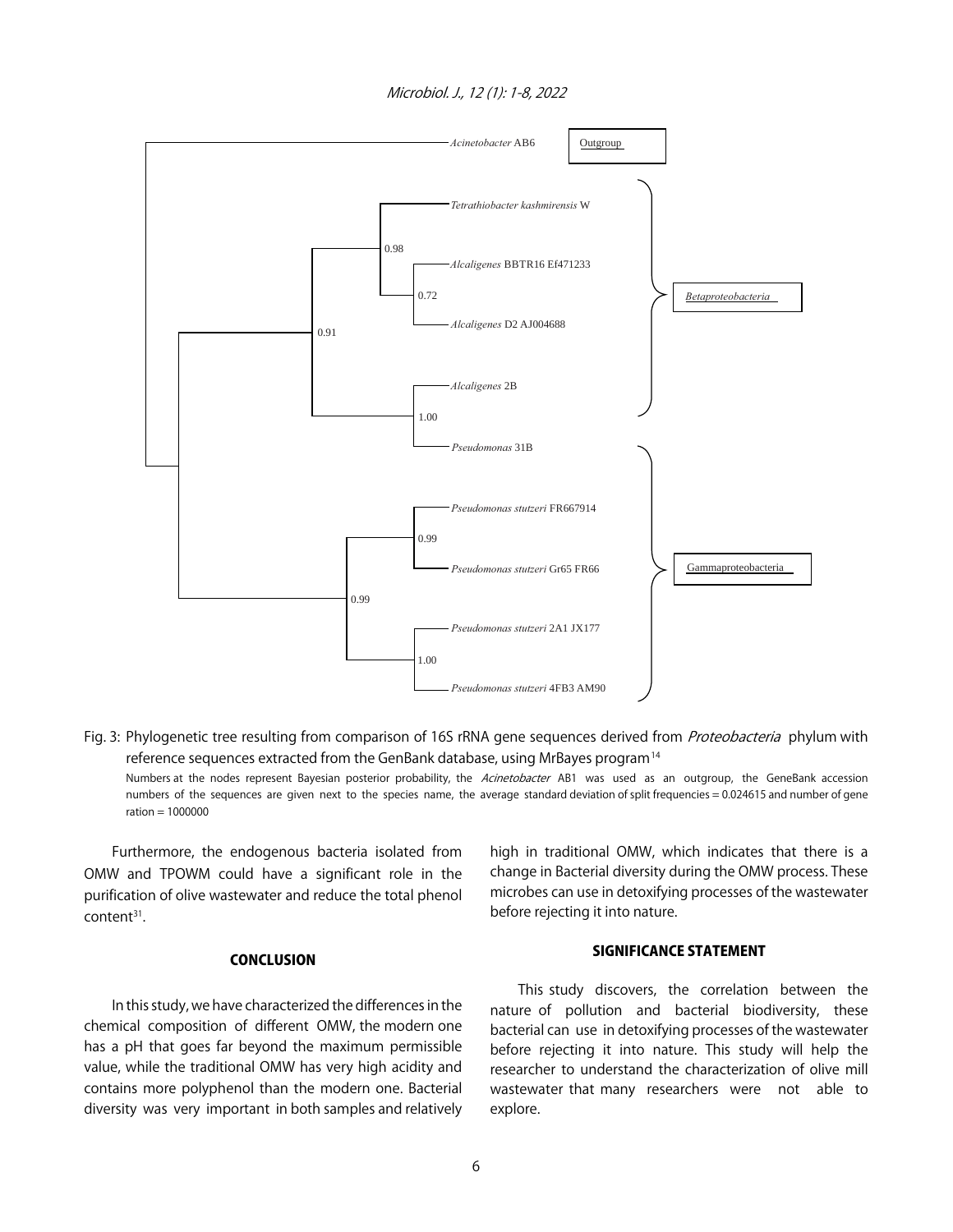#### ACKNOWLEDGMENT

We thank Professor Amlis R. from the Autonomous University of Madrid, biology molecular centre for his assistance.

#### **REFERENCES**

- 1. McNamara, C.J., C.C. Anastasiou, V. O'Flaherty and R. Mitchell, 2008. Bioremediation of olive mill wastewater. Int. Biodeterior. Biodegrad., 61: 127-134.
- 2. Essahale, A. and L. Karrouch, 2015. Contribution to the study of oil mills impact on the environment in El Hajeb province. Arch. Occup. Environ. Dis., 76: 355-365.
- 3. Bouaouine, O., I. Bourven, F. Khalil and M. Baudu, 2020. Reuse of olive mill wastewater as a bioflocculant for water treatment processes. J. Cleaner Prod., Vol. 246. 10.1016/j.j clepro.2019.119031.
- 4. Sayadi, S., N. Allouch, M. Jaoua et al., 2000. Detrimental effect of high molecular-mass polyphenols on olive mill wastewater biotraitement. Process Biochem., 35: 725-735.
- 5. Baddi, G.A., J.A. Alburquerque, J. Gonzálvez, J. Cegarra and M. Hafidi, 2004. Chemical and spectroscopic analyses of organic matter transformations during composting of olive mill wastes. Int. Biodeterior. Biodegrad., 54: 39-44.
- 6. Magdich, S., R. Jarboui, B.B. Rouina, M. Boukhris and E. Ammar, 2012. A yearly spraying of olive mill wastewater on agricultural soil over six successive years: Impact of different application rates on olive production, phenolic compounds, phytotoxicity and microbial counts. Sci. Total Environ., 430: 209-216.
- 7. Sassi, B.A., A. Boularbah, A. Jaouad, D. Walker and A. Boussaid, 2006. A comparison of olive oil mill wastewaters from three different processes in Morocco. Process Biochem., 41: 74-78.
- 8. Venieraki, A., M. Dimou, E. Vezyri, I. Kefalogianni and N. Argyris et al., 2011. Characterization of nitrogen-fixing bacteria isolated from field-grown barley, oat and wheat. J. Microbiol., 49: 525-534.
- 9. Scoma, A., L. Bertin, G. Zanaroli, S. Fraraccio and F. Fava, 2011. A physicochemical-biotechnological approach for an integrated valorization of olive mill wastewater. Bioresour. Technol., 102: 10273-10279.
- 10. Millán, B., R. Lucas, A. Robles, T. García, G.A. de Cienfuegos and A. Gálvez, 2000. A study on the microbiota from olive-mill wastewater (OMW) disposal lagoons, with emphasis on filamentous fungi and their biodegradative potential. Microbiol. Res., 155: 143-147.
- 11. Nouioui, I., C. Cortés-Albayay, M. Neumann-Schaal, D. Vicente and G. Cilla et al., 2020. Genomic virulence features of two novel species Nocardia barduliensis sp. nov. and Nocardia gipuzkoensis sp. nov., isolated from patients with chronic pulmonary diseases. Microorganisms, Vol. 8. 10.3390/microor ganisms8101517.
- 12. Frank, J.A., C.I. Reich, S. Sharma, J.S. Weisbaum, B.A. Wilson and G.J. Olsen, 2008. Critical evaluation of two primers commonly used for amplification of bacterial 16S rRNA genes. Appl. Environ. Microbiol., 74: 2461-2470.
- 13. Ahrens, D. and A.P. Vogler, 2008. Towards the phylogeny of chafers (Sericini): Analysis of alignment-variable sequences and the evolution of segment numbers in the antennal club. Mol. Phylogenet. Evol., 47: 783-798.
- 14. Holder, M. and P.O. Lewis, 2003. Phylogeny estimation: traditional and bayesian approaches. Nat. Rev. Genet., 4: 275-284.
- 15. Freeman, R.T. and H. Yin, 2005. Tree view self-organisation of web content. Neurocomputing, 63: 415-446.
- 16. Ntougias, S., K. Bourtzis and G. Tsiamis, 2013. The microbiology of olive mill wastes. BioMed Res. Int., Vol. 2013. 10.1155/2013/784591.
- 17. Elabdouni, A., K. Haboubi, I. Merimi, M.S.M. El Youbi 2020. Olive mill wastewater (OMW) production in the province of Al-Hoceima (Morocco) and their physicochemical characterization by mill types. Mater. Today: Proc., 27: 3145-3150.
- 18. Hach Company, 2000. Water Analysis Manual Second Edition in Spanish. (970), 669-3050 Loveland, Colorado, USA. https:// www.scribd.com/doc/298190190/Water-Analysis-Manual-Spanish-Manual-de-Analisis-de-Agua
- 19. Tabassum, S., O. Sulaiman, M. Ibrahim, R. Hashim and T. Altamash, 2012. Removal of chemically hazardous p-hydroxybenzoic acid during total chlorine free bleaching process of Hevea brasiliensis. J. Cleaner Prod., 25: 68-72.
- 20. Droussi, Z., V. D'orazio, M.R. Provenzano, M. Hafidi and A. Ouatmane, 2009. Study of the biodegradation and transformation of olive-mill residues during composting using FTIR spectroscopy and differential scanning calorimetry. J. Hazard. Mater., 164: 1281-1285.
- 21. Morillo, J.A., B. Antizar-Ladislao, M. Monteoliva-Sánchez, A. Ramos-Cormenzana and N.J. Russell, 2009. Bioremediation and biovalorisation of olive-mill wastes. Applied Microbiol. Biotechnol., 82: 25-39.
- 22. Fadil, K., A. Chahlaoui, A. Ouahbi, A. Zaid and R. Borja, 2003. Aerobic biodegradation and detoxification of wastewaters from the olive oil industry. Int. Biodeteriorat. Biodegradat., 51: 37-41.
- 23. Lakhtar, H., M. Ismaili-Alaoui, A. Philippoussis, I. Perraud-Gaime and S. Roussos, 2010. Screening of strains of Lentinula edodes grown on model olive mill wastewater in solid and liquid state culture for polyphenol biodegradation. Int. Biodeterior. Biodegrad., 64: 167-172.